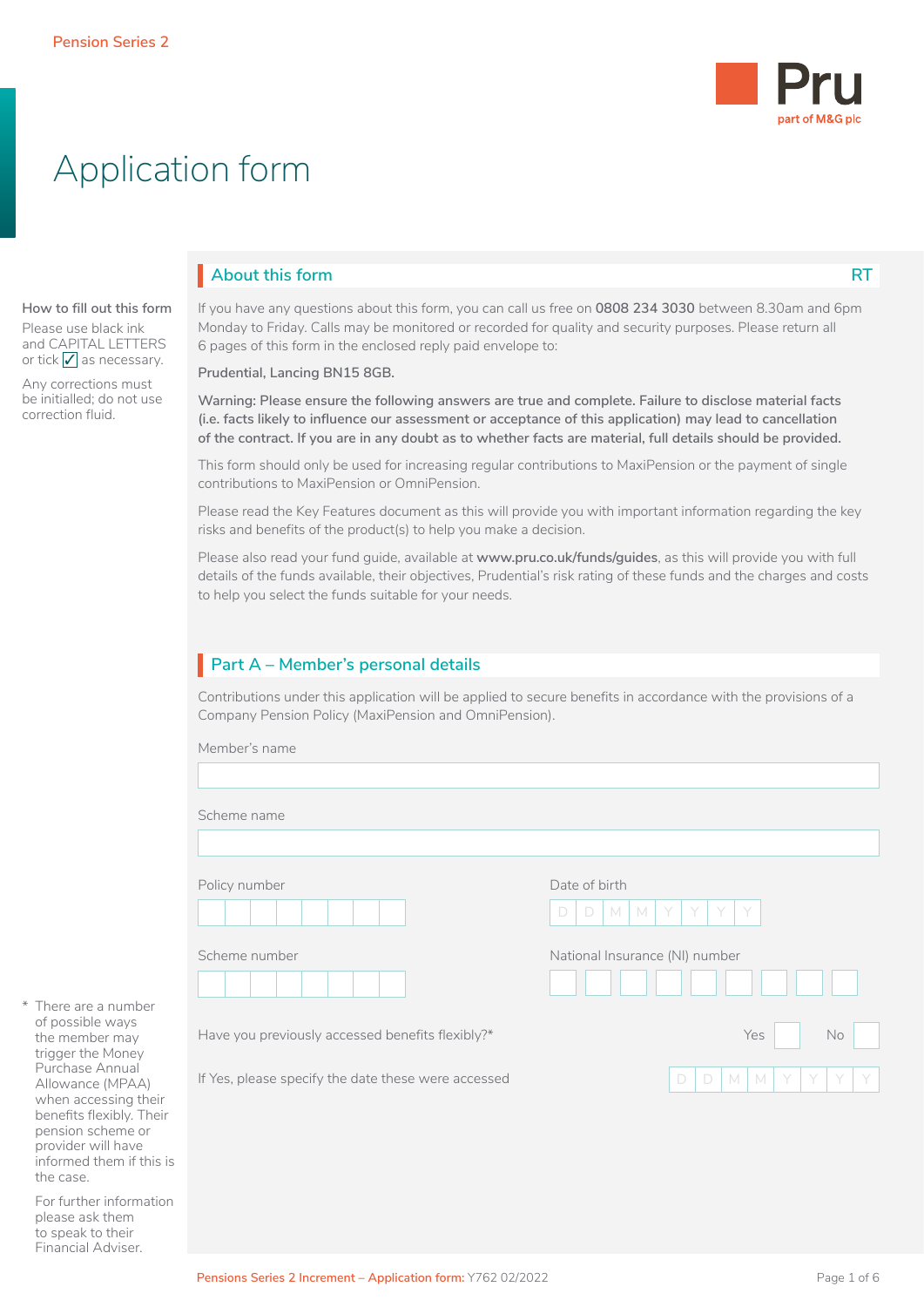# **Part B – Regular contributions** I

Complete when incrementing an existing MaxiPension. Insert increment amount only, do not include any existing contributions and, where payable monthly, insert monthly amount. Selected Normal Retirement Date and investment details remain unchanged.

| an existing plan with<br>indexation, you must<br>select the same rate or                                              | Employer's regular contribution $E$                                                  | Employee's regular contribution               | £                  |
|-----------------------------------------------------------------------------------------------------------------------|--------------------------------------------------------------------------------------|-----------------------------------------------|--------------------|
| nil indexation.                                                                                                       | Rate of annual indexation required on reqular contributions (Select one – see Notes) |                                               |                    |
| When selected.<br>indexation will<br>apply to the total                                                               | % P.A<br>OR                                                                          | A.W.E<br>OR                                   | <b>NIL</b>         |
| contributions (existing<br>and new) being paid<br>to the scheme for<br>this member. The                               | (Whole number only)<br>Min. 5% Max. 15%)                                             | (Tick for Average)<br><b>Weekly Earnings)</b> | (Tick if required) |
| first increase will take<br>place on the review<br>date which follows or<br>which coincides with<br>a date six months | When do you want contributions to start?                                             | Year<br>Month                                 |                    |

# **Part C – Single contributions**

If you do NOT want a Lifetime Investment Profile, please complete the table below to confirm the investment fund(s) to be used.

| Single contribution                                                                                                                                            | £ |  | Complete as appropriate |                 |
|----------------------------------------------------------------------------------------------------------------------------------------------------------------|---|--|-------------------------|-----------------|
| Member's contribution, if<br>any, included in the above<br>single contribution                                                                                 | £ |  | Fund                    | % Contributions |
| Please indicate which funds you wish to invest in<br>(maximum of six funds).                                                                                   |   |  |                         |                 |
| Fractions of 1% should not be used.                                                                                                                            |   |  |                         |                 |
| New investment in the With-Profits Fund is not                                                                                                                 |   |  |                         |                 |
| permitted within three years of Normal Retirement<br>Date. If you do select the With Profits Fund and the<br>member is within three years of Normal Retirement |   |  |                         |                 |
|                                                                                                                                                                |   |  |                         |                 |
| Date, this will be treated as an application to invest in                                                                                                      |   |  |                         |                 |

**Total** 100%

 $\Box$ 

□  $\Box$ 

□

Please tick if one of the following is required:

the Cash Fund.

Lifetime Investment Profile targeting **retirement options**

Lifetime Investment Profile targeting **an annuity**

Lifetime Investment Profile targeting **100% cash**

Lifetime Investment Profile targeting **drawdown**

If you want a Lifetime Investment Profile, you can also choose the investment linked fund(s) to be used initially by completing the table above, or you can leave the selection to us. There is a set basis, we do not make an individual choice. Your fund guide shows what this will be.

A Lifetime Investment Profile, if selected, applies only to the benefits arising from the single contributions in this application. If you want a Lifetime Investment Profile added to any existing investment linked benefits, including any increments to existing regular contributions applied for in Part B above, please complete form P863.

1.For existing plans with nil indexation you may select any indexation rate. For

select the same rate nil indexation. 2.When selected, indexation will apply to the total

a date six months after the start of this application.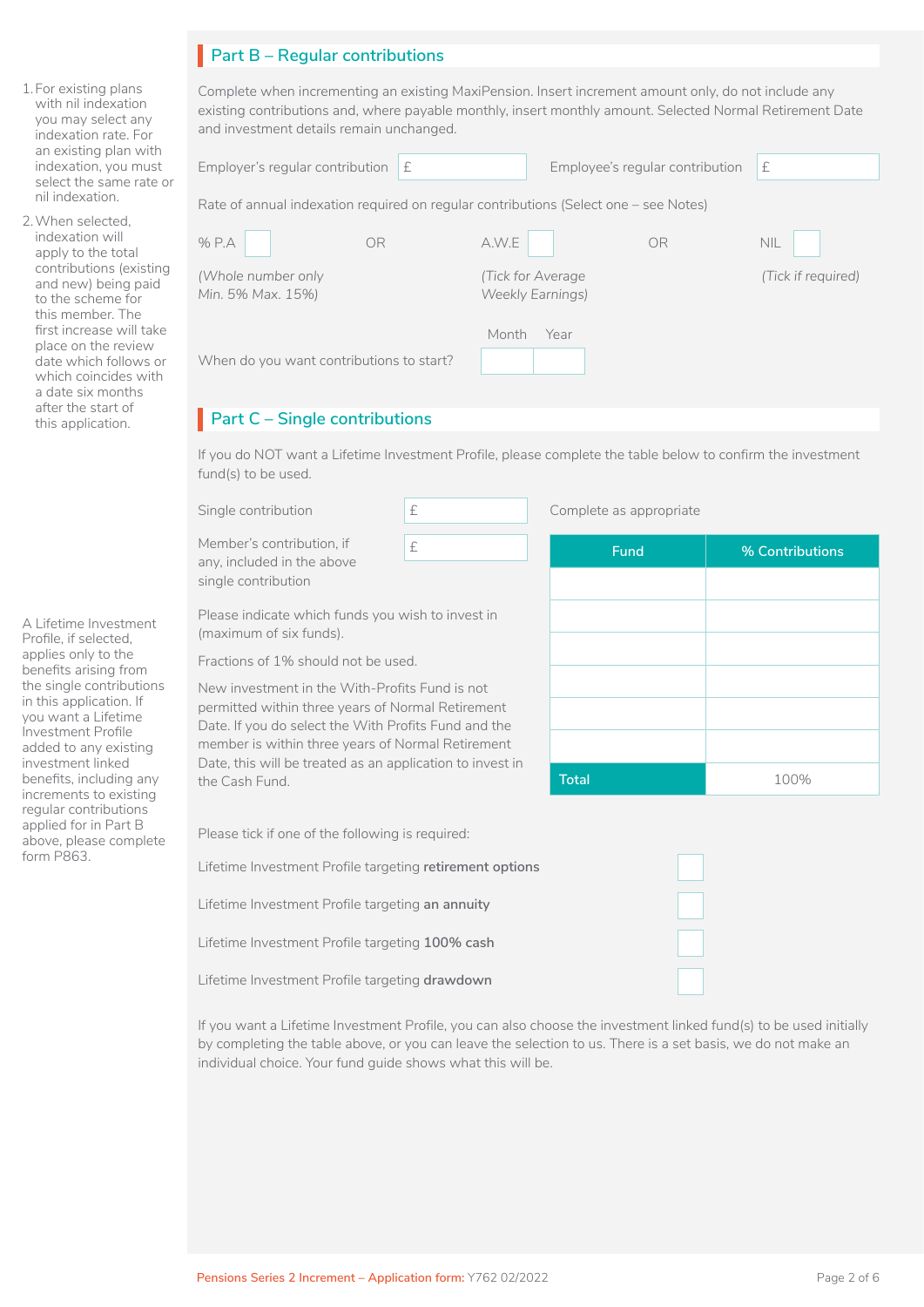| Complete when<br>incrementing regular<br>contributions to<br>a MaxiPension | Please show the lump sum death benefit required in addition to the<br>£<br>existing benefits                                                                                                                 |  |  |  |  |  |
|----------------------------------------------------------------------------|--------------------------------------------------------------------------------------------------------------------------------------------------------------------------------------------------------------|--|--|--|--|--|
|                                                                            | If there is already a lump sum death-in-service benefit under the existing policy, any cover to be added must be<br>provided in the same manner.                                                             |  |  |  |  |  |
|                                                                            | If the death-in-service benefit under the existing policy is a return of<br>Yes<br>No.<br>the retirement fund only, is the contribution for the lump sum to be<br>included in the contributions shown above? |  |  |  |  |  |
|                                                                            | If YES, is the return of the retirement fund to be included in or additional<br>Additional<br>Included<br>to the lump sum benefit?                                                                           |  |  |  |  |  |
|                                                                            | Is the Whole of Life Option required?<br>Yes<br><b>No</b>                                                                                                                                                    |  |  |  |  |  |
|                                                                            | If YES, or if the lump sum applied for exceeds any increment free cover available,<br>the member should complete a separate Health Questionnaire (form ref. Y816)                                            |  |  |  |  |  |
|                                                                            | Has the member been absent due to illness or injury in the last two months?<br>Yes<br><b>No</b>                                                                                                              |  |  |  |  |  |
|                                                                            | If YES, please state duration and reason for absence                                                                                                                                                         |  |  |  |  |  |

**If earnings have changed since last giving information to us, please show the current position.**

Yearly earnings  $\mathbf{E}$ 

> This earnings figure will allow us to give you more relevant quotations. We will compare estimated eventual benefits with the estimated retirement earnings. If you don't give an earnings figure, we will use the current Average Weekly Earnings figure projected to the retirement date for the comparison.

# Part E – Declaration

#### **How we use your personal information**

We, Prudential UK (part of M&G plc), may receive your personal information from the trustees of a pension scheme, your employer, or other financial services organisations (known as a Data Provider) and/or direct from you. Regardless of where we obtain such information from, we take the privacy and protection of your personal information seriously. We own the personal information we hold about you and decide what happens to it. This makes us a Data Controller in respect of the personal information. You should note that the Data Provider will also be a data controller in respect of the personal information they hold about you.

We've set out below information about our processing of your personal information, what rights you have, and how you can get in touch if you want to know more.

When we say personal information, we mean information about you which we receive from a Data Provider or any other personal information you provide directly to us. For example, this may include your name, date of birth and contact details. We collect personal information from you that is necessary for us to either provide you with the product or service you've requested or to comply with statutory or contractual requirements.

Unfortunately if you don't provide all of the information we require this may mean we are unable to provide our products and services to you.

### **Part A – How we use your personal information and why**

We, M&G plc and our Business Partners, will use the personal information for the following purposes:

- the administration of our products and services, including to enable us to perform our obligations under any contracts or policies to you and to provide any relevant services as discussed with you prior to any purchase of a product or service
- complying with any regulatory or other legal requirements
- carrying out checks using agencies such as credit reference agencies, tracing companies, or publicly available information (See Part B for more)
- the provision of customer services like to reply to a question, or tell you that something's changing
- automated decision-making or profiling (see Part C for more)
- keeping your information on record and carrying out other internal business administration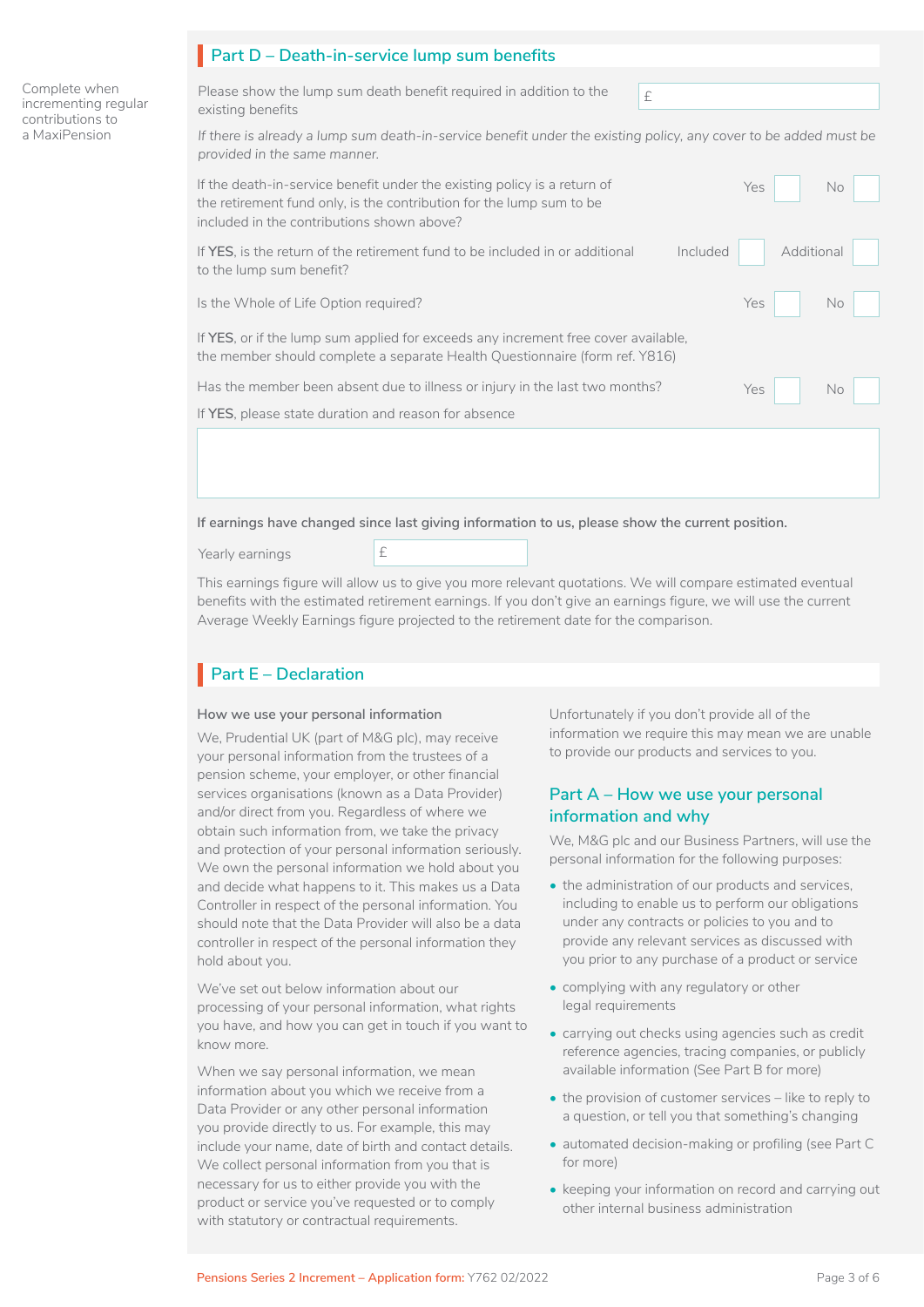# **Part E – Declaration – continued**

In addition, we, M&G plc, and our Marketing Partners, will use the personal information you provide to us, together with other information, to send you direct marketing offers by electronic and non-electronic means including by post, as well as sending you introductions to products and services from carefully selected third parties also by post. Please see Part G for further details.

Some of the purposes above are necessary to allow us to perform our contractual obligations to you and to enable us to comply with applicable laws and regulation. We may also rely on legitimate interests or other legal bases in using and sharing your personal information for the purposes described above to improve our products and services. This allows us to explore ways to develop our business and to gain insights into how our products and services are used. To the extent that we need your consent to use your personal information for the purposes described above, you explicitly provide your consent by signing and returning this form, or as set out in Part G as appropriate. To the extent that your personal information is provided to us by a Data Provider and we need your consent to use your personal information for the purposes described above, the Data Provider is responsible for providing the consent to us.

#### **Who we share your personal information with and why**

We may share your personal information within M&G plc and with our Business Partners, for any of the purposes set out in Part A. If you have a joint policy or investment, the other person may receive your personal information too. If appropriate, we may also pass on your personal information to financial crime prevention agencies, any legal, regulatory or government bodies.

As we, M&G plc, and some of our Business Partners are global companies, we might need to send your personal information to countries that have different data protection laws to the UK or the European Economic Area. These transfers will only be to countries in respect of which the European Commission and, where applicable, the UK Government has issued a data protection 'adequacy' decision, or to other countries, such as India or the United States of America, but only where appropriate safeguards have been put in place first. In more limited circumstances, we may also need to rely on a derogation under applicable privacy laws.

If you want to know more about these safeguards –like our use of the European Commission's or UK's Model Clauses which govern the transfer of information outside of the European Economic Area and UK respectively – further information is available on request.

Any transfer of your personal information will always be done securely.

#### **We keep your personal information for a set amount of time**

Your personal information will be stored either for as long as you (or your joint policyholder) are our customer, or longer if required by law or as is otherwise necessary. It'll always be in line with our data retention policy.

#### **Part B – Reference checks**

For certain products, we may use approved credit reference agencies, tracing companies, financial crime prevention agencies, or publicly available information, to help us to check your identity, as well as to prevent fraud and money laundering; this may include checks on your current or previous addresses. Results of these may be recorded for future reference.

These checks may also be carried out for a joint policy holder or person(s) that you provide personal information on. Should we ever lose contact with you, we may use these agencies to verify your address to help us get back in touch.

### **Part C – We may use your personal information to make automated decisions or profile you**

We, M&G plc, our Business Partners, and our Marketing Partners may use your personal information to make automated decisions affecting you or to conduct other profiling (for example, marketing profiling).

To the extent that we conduct such automated decision making activity, we'll provide you with further information at the appropriate time.

### **Part D – Use of your sensitive personal information**

For certain products or services, we'll need to process your sensitive personal information, such as information relating to health, genetics, biometric identifiers and sexual orientation, a Data Provider may from time to time provide this to us. In such circumstances the Data Provider is responsible for obtaining any explicit consent necessary for us to process this kind of personal information. Alternatively, if you provide sensitive personal information to us, to the extent that we need your explicit consent to process this kind of personal information in the manner described in Parts A, B, and C, you explicitly provide your consent by signing and returning this form.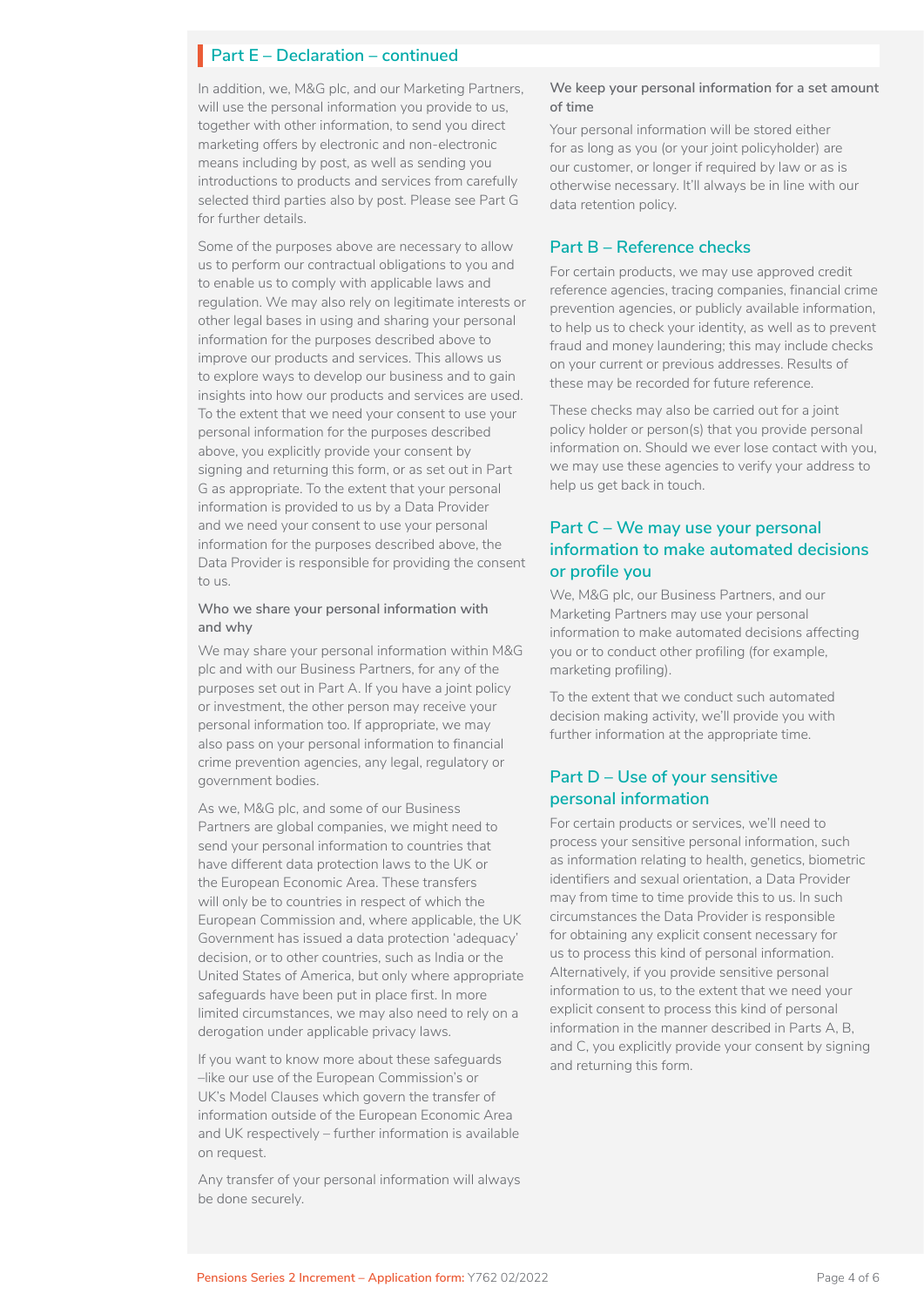# **Part E – Declaration – continued**

#### **Part E – You're in control**

When it comes to how we use your personal information, you've got the right to:

- request a copy of your personal information for free (we may charge you for this if the request is manifestly unfounded or excessive)
- in certain circumstances request that we move your personal information to another organisation if you want us to
- request that we correct anything that's wrong, or complete any incomplete personal information
- ask us to delete your personal information if it is no longer needed for the purposes set out in Part A or if there is no other legal basis for the processing
- limit how we use your personal information or withdraw your consents (including automated decision making) you have given for the processing of your personal information
- object to us using your personal information for direct marketing (including related profiling) or other processing based on legitimate interests
- complain to a data protection authority or another independent regulator about how we're using it.

If you want to do any of these things, or would like an explanation as regards these rights, we've explained how you can get in touch in the Contact Us section.

If you do need to speak to us, it'll be useful to have to hand that the data controller of your personal information is Prudential UK. Prudential UK have also appointed a Data Protection Officer who can be reached at the address shown in the Contact Us section of this document.

We may monitor or record calls or any other communication we have with you. This might be for training, for security, or to help us check for quality.

As set out at the start of this notice, a Data Provider is also a Data Controller in respect of your personal information and you are likely to have similar rights in respect of the personal information held by a Data Provider.

#### **Part F – Acting on someone else's behalf?**

If you give us personal information about another person (or persons), we'll take that to mean they have appointed and authorised you to act on their behalf. This includes providing consent to:

- our processing of their personal information and sensitive personal information (as we've explained in Parts A, B, C, and D above)
- you getting any information protection notices on their behalf.

If for any reason you are concerned as to whether you are permitted to provide us with the other person's information, please contact us on the phone number below before sending us anything.

#### **Part G – Direct marketing**

We and M&G plc will still send you information by post about the Prudential UK and M&G plc's products and services and carefully selected third parties.

Additionally, from time to time, Prudential UK and M&G plc would like to contact you by electronic means with details about products, services and any special offers. Please note that any consent you give will not apply to M&G Investments Group and Prudential International Assurance plc as they operate their own customer databases and may contact you separately.

If you consent to us contacting you for this purpose by electronic means, please tick to say how we may contact you (tick as many or as few as you like):

Email Phone Fext  $\Box$ 

And if you change your mind, and/or you would like to opt-out of receiving non-electronic direct marketing, it's easy to let us know. Just call us on 0800 000 000.

### **Contact us**

If you want to exercise your rights in Part E or if you require any other information about any other part of this notice, you can contact us in a number of different ways.

Write to us at: Customer Service Centre

|             | Prudential     |  |
|-------------|----------------|--|
|             | Lancing        |  |
|             | <b>BN158GB</b> |  |
| Call us on: | 0800 000 000   |  |
| Or visit:   | www.pru.co.uk  |  |

Prudential UK means The Prudential Assurance Company Limited and Prudential Pensions Limited, as appropriate.

M&G plc means any affiliates of Prudential UK (including, Prudential Distribution Limited, Prudential International Assurance plc, PGDS (UK ONE) Limited, Prudential Life Time Mortgages Limited, M&G Global Services Private Limited, M&G Investments Group, M&G Wealth Advice Limited and Prudential Corporate Pensions Trustee Limited).

Business Partners means our service providers, accountants, auditors, IT service and platform providers, intermediaries, reinsurers, retrocessionaires, investment managers, agents, pension trustees (and other stakeholders), scheme advisors, introducers, selected third party financial and insurance product providers, and our legal advisers.